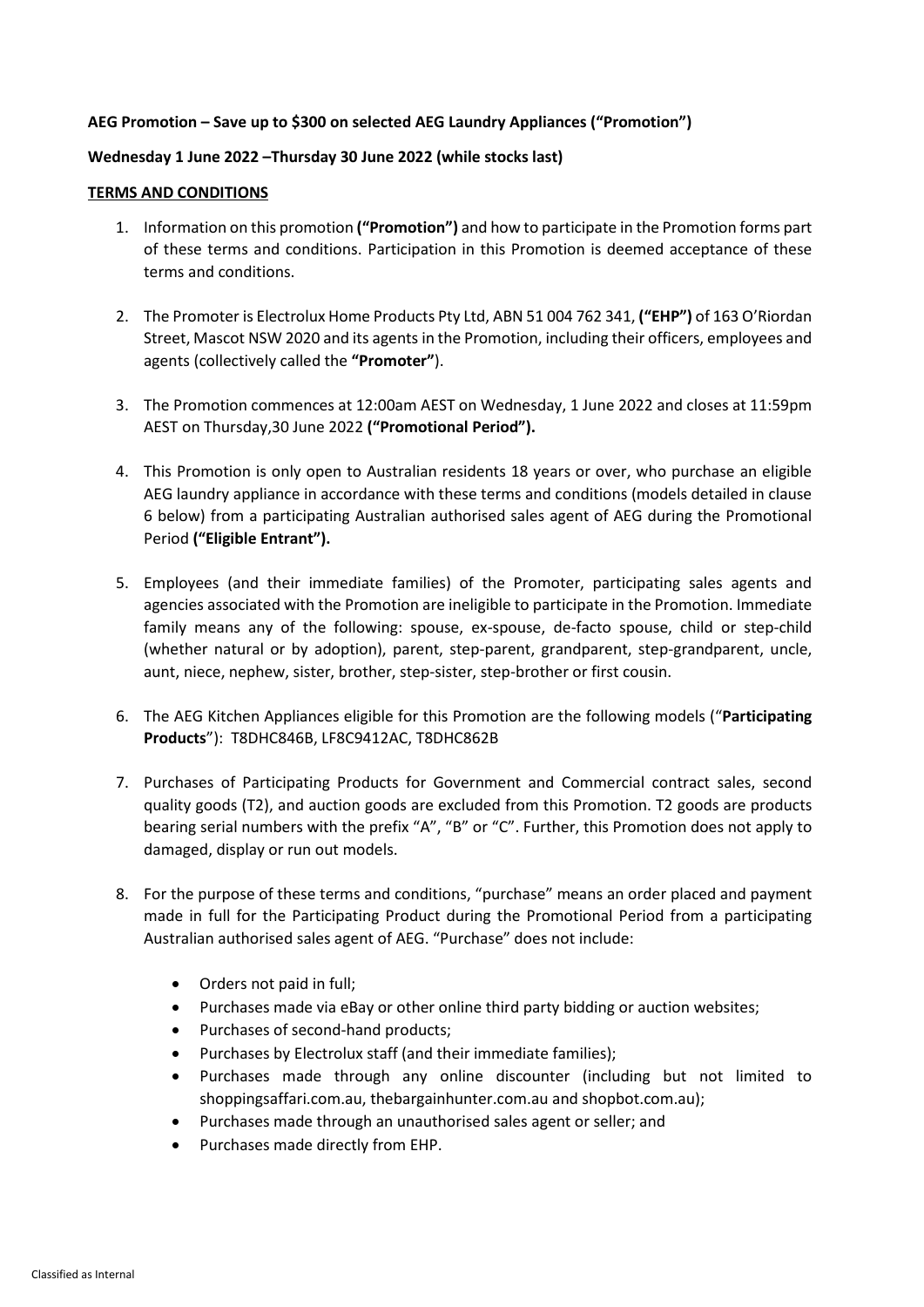- 9. The Promoter recommends that prior to purchasing a Participating Product, the Eligible Entrant verifies that the retailer is authorised to participate in this Promotion.
- 10. For each purchase of the Participating Product an Eligible Entrant is entitled to a discount at the point of purchase. The applicable discounts available for the Participating Products are detailed in the table below:

| <b>Model No.</b> | <b>Description</b>                                                                   |                                            |         |  | <b>RRP</b> | <b>Save</b> | <b>Sale</b> |
|------------------|--------------------------------------------------------------------------------------|--------------------------------------------|---------|--|------------|-------------|-------------|
| T8DHC846B        | 8kg, 10 program, SensiDry heat pump                                                  |                                            |         |  | \$2,099    | \$200       | \$1,899     |
|                  | system, LED light, silver reversible door,<br>7.0E                                   |                                            |         |  |            |             |             |
|                  |                                                                                      |                                            |         |  |            |             |             |
| LF8C9412AC       | 9kg, 1400rpm, Wi-Fi, 12 prog + App, colour<br>touch sreen, SoftWater, ÖKOMix, steam, |                                            |         |  | \$2,249    | \$250       | \$1,999     |
|                  |                                                                                      |                                            |         |  |            |             |             |
|                  | 5.0E/4.5W                                                                            |                                            |         |  |            |             |             |
| T8DHC862B        | 8kg, 10 program, SensiDry heat pump                                                  |                                            | \$2,299 |  | \$300      | \$1,999     |             |
|                  |                                                                                      | system, LED light, silver reversible door, |         |  |            |             |             |
|                  | 8.0E                                                                                 |                                            |         |  |            |             |             |

- 11. This Promotion only applies to purchases made within the Promotional Period and paid in full in one (1) transaction.
- 12. The Promoter does not guarantee that all Participating Products will be available for purchase throughout the Promotional Period including from all participating Australian authorised sales agents of AEG.
- 13. The discount under the Promotion is not transferable or exchangeable and cannot be taken as cash.
- 14. This Promotion can be used in conjunction with the Everyday Kitchen Offer.
- 15. The Promoter's decision is final, and no correspondence will be entered into.
- 16. If there is an event beyond the Promoter's control which causes an interruption to its processing or running of the Promotion, the Promoter reserves the right to cancel, terminate, modify or suspend the Promotion subject to any written direction from a regulatory authority.
- 17. To the fullest extent permitted by law and without limiting any other terms and conditions of entry, the Promoter may, in its discretion, terminate, modify or suspend the promotion. All Eligible Entrants participating in the promotion at the point of termination, modification or suspension of the promotion will be notified by the Promoter in writing. In the event of modification or suspension of the promotion, the Eligible Entrant may choose to terminate their participation in the promotion at no cost.
- 18. The Promoter will not be responsible for any incorrect, inaccurate or incomplete information communicated in the course of, or in connection with, this Promotion if the deficiency is occasioned by any cause outside the reasonable control of the Promoter.
- 19. These terms and conditions do not, nor do they purport to, limit, exclude or modify any nonexcludable statutory guarantees as provided under the *Competition and Consumer Act 2010* (Cth)